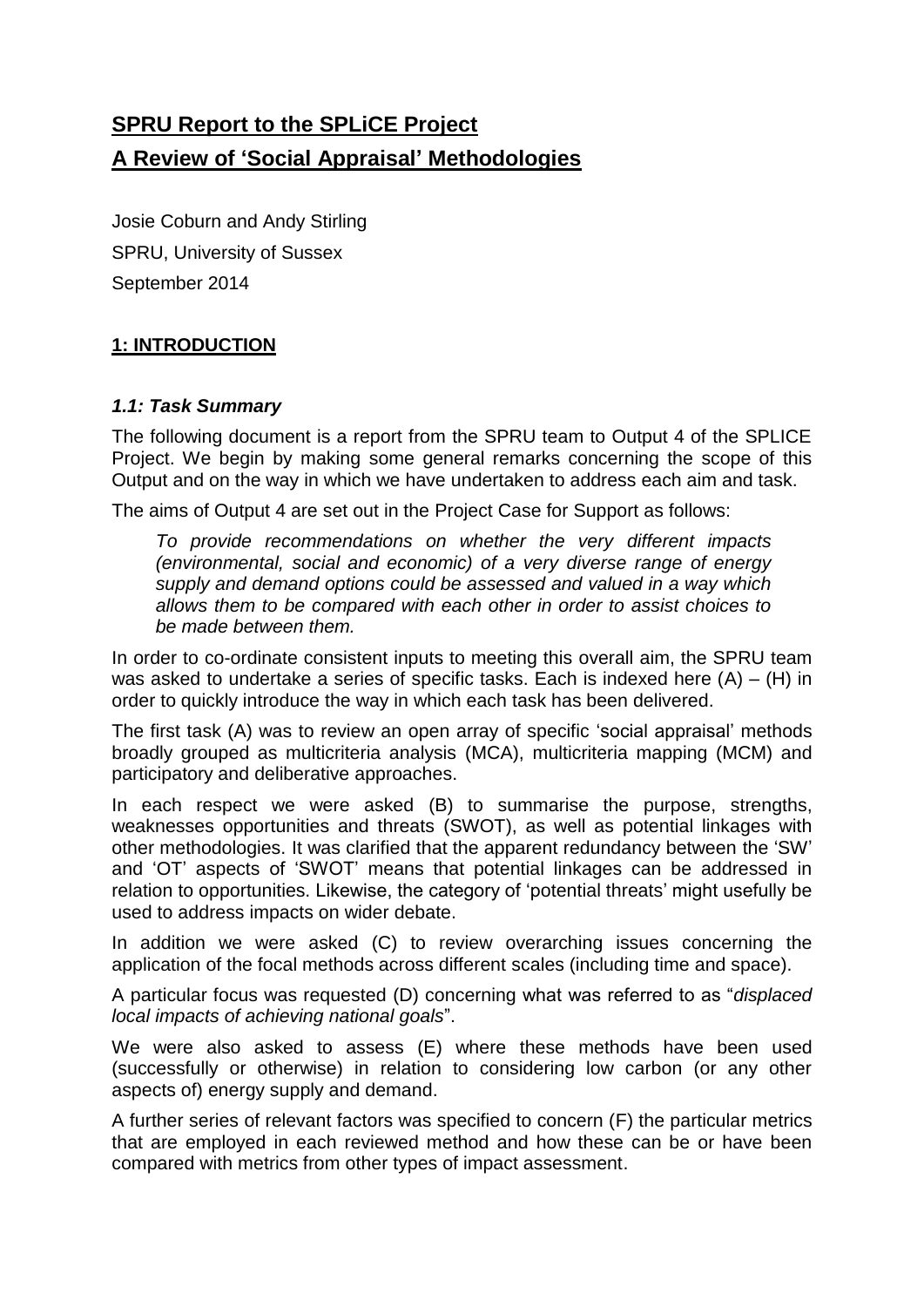It was also requested (G) that we discuss the circumstances that affect whether a social impact assessment has been useful and the factors that influence its utility.

And a final query concerned (H) "*how, if at all, do/could social impact assessments use ecosystem service frameworks?*"

#### *1.2: Task Delivery*

Given the scope and diversity of methods encompassed by Task (A), this is addressed here by selecting a series of particular approaches that collectively span the main axes of difference in this field. What is meant by this will emerge in more detail in the course of the review itself. But the particular focal methods may be summarised as the following broad categories (together with some of their most salient contrasts):

- (i) conventional externalities assessment, CEA (otherwise variously known as cost-benefit analysis, benefit-cost evaluation; social costs assessment);
- (ii) deliberative monetary valuation, DMV (adding variously-structured forms of inclusive deliberation to conventional externalities assessment methods);
- (iii) staged multicriteria assessment, MCA (broadly based on principles of multiattribute utility theory, as operationalised in multicriteria decision analysis);
- (iv) social multicriteria evaluation, SME (based on a differ approach to multicriteria modelling and involving various interactive practices to augment them);
- (vi) qualitative participatory deliberation, QPD (a wide diversity variously-designed approaches to inclusive public engagement, often based on citizens' panels);
- (v) multicriteria mapping, MCM (qualitative / quantitative comparison of openended elicitations, that focuses not on aggregating, but mapping divergences);
- (vii) Q Method, QMA (a distinctive open-ended hybrid qualitative/quantitative approach to mapping out contrasting perspectives on any value-based issue);

The most important single factor to bear in mind in considering these methods – and the review that follows – is that when it comes to evaluating them one compared with another, '*the devil is in the detail*' 1,2. Each may be implemented in a wide variety of different ways, subject to a range of different general and context-specific evaluative imperatives  $3/4/5$ . Although there are general tendencies in each respect, these are more often a reflection of the associated disciplinary cultures, than they are of technical necessity. As a result, any process of evaluation must contend with a fractal' structure of pros and cons <sup>6</sup>. There is no apparently positive characteristic in respect of any possible evaluation criterion that may not be reversed by some more detailed feature of the way in which a particular method is designed or implemented. The review that follows is therefore based around the general tendency in practice.

Task B concerning the strengths, weaknesses opportunities and threats is obviously subject to the above qualification. It is equally obviously a matter of perspective. In a highly charged policy arena such as that in which these techniques are applied, the values under which the methods themselves are appraised are just as subject to political controversy as the issues to which they are applied  $<sup>7</sup>$ . So what count as</sup> 'strengths' and 'weaknesses' will – to a large extent – be in the eye of the beholder.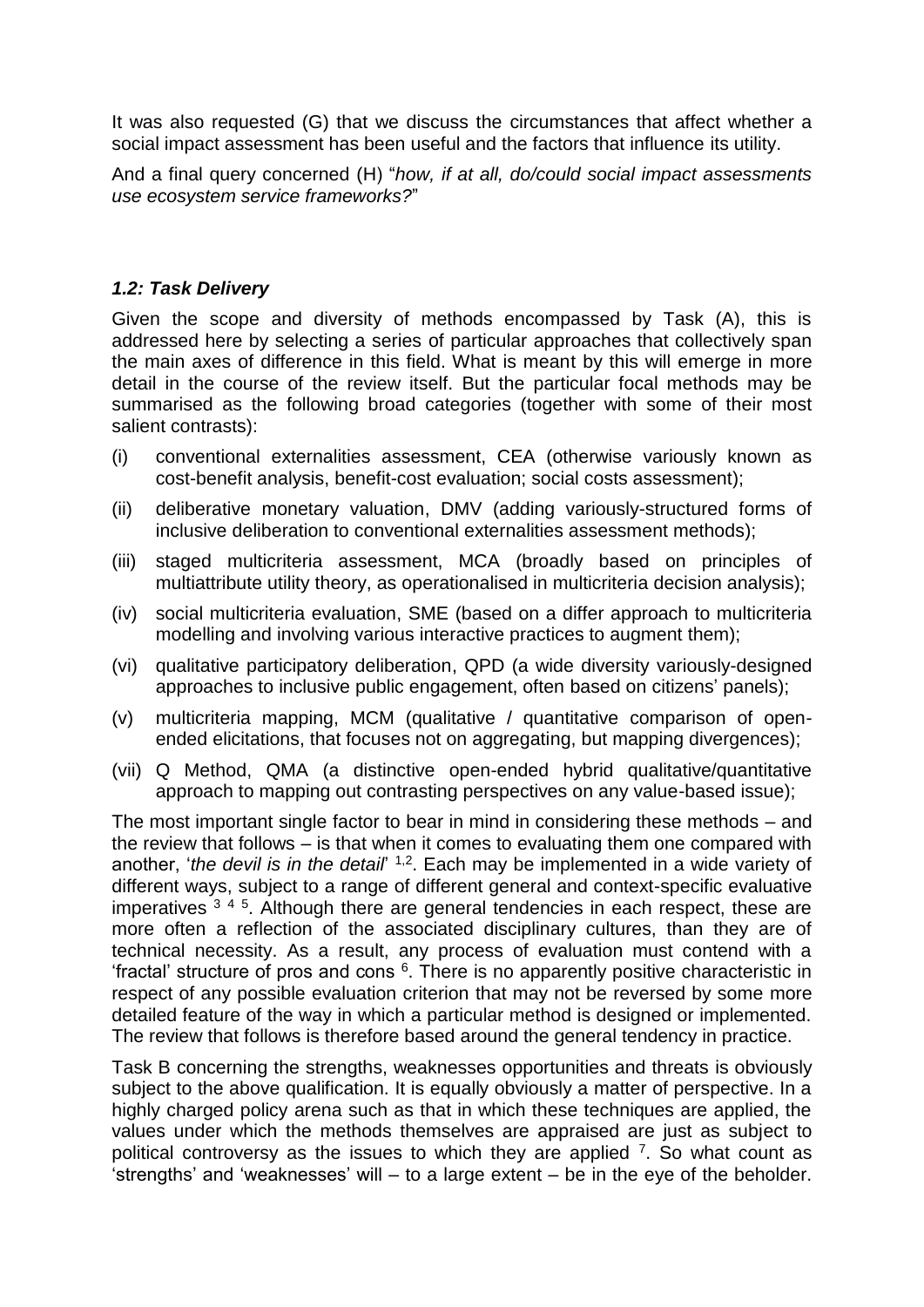This review addresses this challenge by means of the requested SWOT table, with entries given explicitly in relation to particular political aims. As specified, this table includes as opportunities the issue of 'linkages with other methods'. Under 'threats' it addresses as suggested, the question of potential impacts on wider public value based controversies. By way of further crucial context, before this table, the intended purpose of each method is elaborated further in the next section.

Task C concerning applicability to different scales is included – where relevant – in the next section concerning purpose. But a crucial point to bear in mind is that all the specific methods addressed here (as well as the general approaches they represent) have been variously used at virtually every spatial level and temporal scale  $8$ . There is nothing intrinsic to the applicability of these different methods in this regard. Observable patterns of preference are more a reflection of cultural styles in the responsible disciplines, than any inherent features of the methods themselves.

Task D highlights in local/national trade-offs just one instance of what best be addressed in more general terms as the handling of issues of distribution and representation <sup>9</sup>. These are similar to the topic of 'scale' in the questions they raise. In short, there is nothing intrinsic about any of the focal methods that makes any of them inherently or self-evidently more favourable on this count. Preferences in this regard will reflect the precise ways in which the methods are implemented, as well disciplinary affiliations and biases in how they are viewed. In principle, each approach can be designed in different ways, such as to address distributional issues like those concerning displaced local impacts <sup>10 11 12</sup>.

Task E concerning generally established patterns of usage across different policy areas, raises similar issues (and for the same reasons) to those discussed above in relation to Tasks C and D. In broad terms, every one of the selected methods has been used in some context and fashion to appraise strategic issues in energy policy in general, and low carbon transitions in particular. All those selected here are in principle highly applicable in this area. For instance, indicative examples of use in energy policy include CEA <sup>13 14 15 16 17</sup>; MCA <sup>18 19 20 21</sup>; SME <sup>22 23</sup> and QPD <sup>24 25 26</sup> <sup>27</sup> <sup>28</sup>. The references given in each respect also reflect some of this diversity.

The question of chosen metrics addressed in task F is closely related to the purpose of the methods in each case, so is addressed as part of the summary for Task A in Section 2.

Task G concerning the 'utility' of the different methods raises challenges very similar to those discussed in relation especially to Task D above. Any unqualified expression of merit orders across these (or any other methods) would reflect the subjective values and assumptions on the part of the evaluator more than the inherent characteristics of the methods themselves. This is discussed especially in Section 2.5. Each mode of implementation reflects different fundamental notions of what might constitute the 'utility', usefulness, appropriateness or value of the technique itself and those with which it might be compared. So these central evaluative challenges must necessarily be addressed in a 'plural and conditional' fashion, rather than a matter of absolute or definitive objectivity  $29$ . This is how Task A has been undertaken.

Task H implies a very specific question over the extent to which each method is consistent with ecosystem service frameworks. Again, the inherent complexities and realities of this field of approaches and their political context mean (as already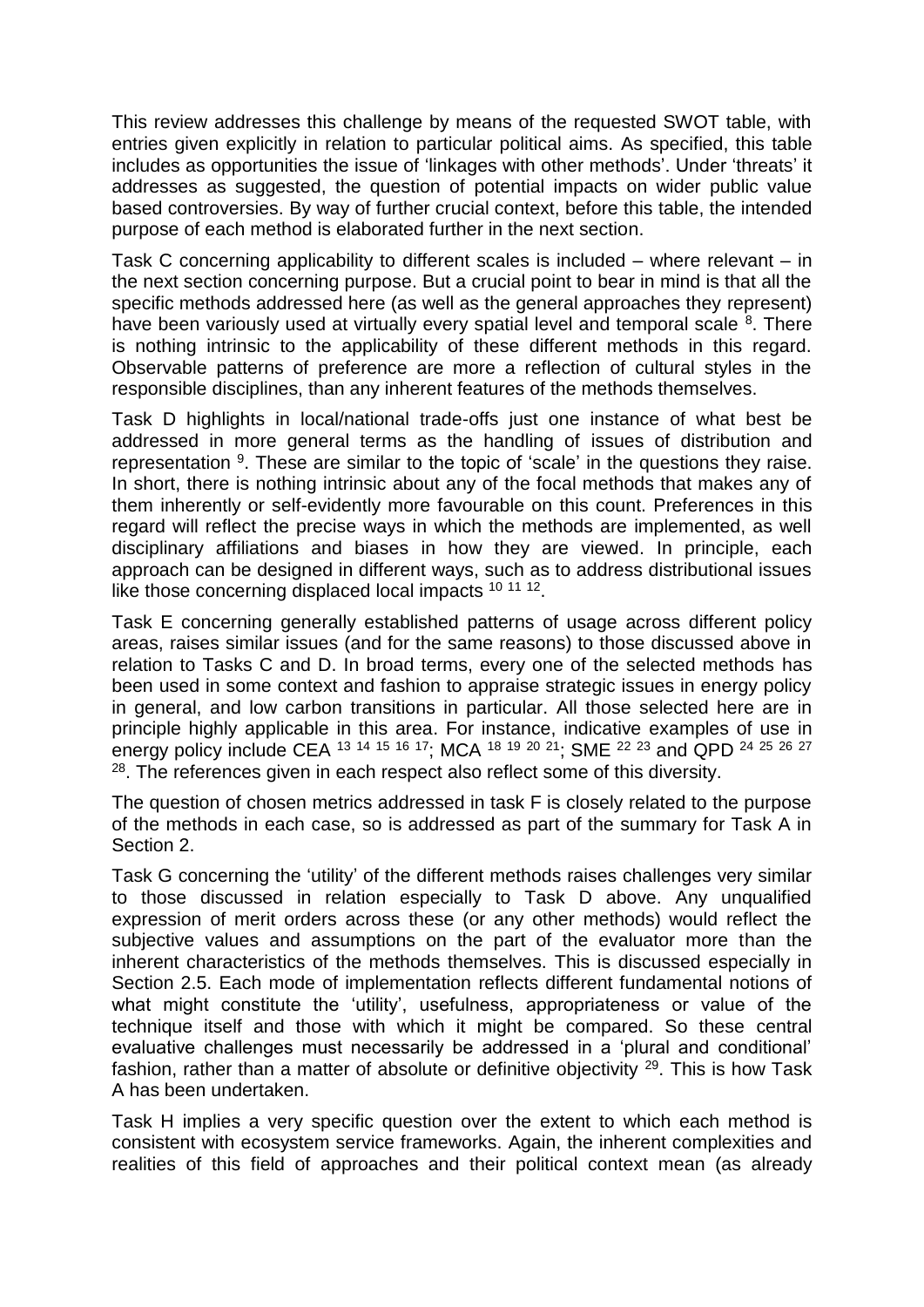discussed above), that any answer is likely to tell more about the perspective under which evaluation is conducted, than the material being evaluated . In short, all of the reviewed techniques are susceptible to being used in some way with ecosystem service frameworks. The main question that might be posed in this regard is 'why?'

It is arguable that many of the methods reviewed here actually constitute preferable means to appraise ecological values themselves (when compared with a narrow utilitarian 'service' framework) <sup>30</sup>. Some of the reasons for this are explicated in the course of discussing the rest of this review. Whether or not it is agreed with, this does mean that an exercise like the present project should be extremely careful about uncritically accepting an instrumental service framework as self-evidently appropriate even in relation to ecosystems themselves, let alone in relation to wider societal dimensions of energy strategies.

#### **2: BACKGROUND, PURPOSE AND METRICS**

#### *2.1: Conventional Externalities Assessment (CEA)*

The family of techniques referred to here as 'conventional externalities assessment' are often referred to collectively as benefit-cost or cost-benefit analysis <sup>31</sup>. These share a central common feature, in that the issues in relation to which all options are appraised, are typically addressed by means of the single (apparently simple) *metric* of monetary value. The reference to 'externalities' reflects the fact that many of the most important monetary values involved, are 'external' to existing markets <sup>32</sup>. They must therefore be elicited, inferred or modelled by means of various technical procedures <sup>33</sup>. In cases where the issues under scrutiny are those related to provision of ecological services, then the resulting 'ecosystem service frameworks' constitute a member of this broad family of methods 34.

The *purpose* of doing this is to deal with the massive practical inconvenience for the purposes of justifying particular policies, that the various relevant issues are typically 'incommensurable' <sup>35</sup>. In other words, they are 'apples and oranges' – intrinsically not subject to aggregation under a single metric. So, what CEA apparently offers in this regard, is a way to reconcile this fundamental impossibility  $36$ . By assigning a single distribution of monetary values across all such issues, it renders alternative policy options not only roughly comparable in broad qualitative terms, nor just as subject to a neat approximate ordinal (i.e.: relative) sequence; but as apparently amenable to an unambiguous ordering on a precise cardinal (i.e.: quantitative) scale – expressing the exact ratios and intervals separating the overall merits of each policy option.

The trouble is, that it has been demonstrated in Nobel Prize winning analysis in the field of welfare economics and rational choice theory underlying these methods, that even the aspiration (let alone the claim) of a single definitive ordering of incommensurable issues is, in a plural society, not only impossible in practice to quarantee – but inherently meaningless even to contemplate  $37,38,39$ . So, the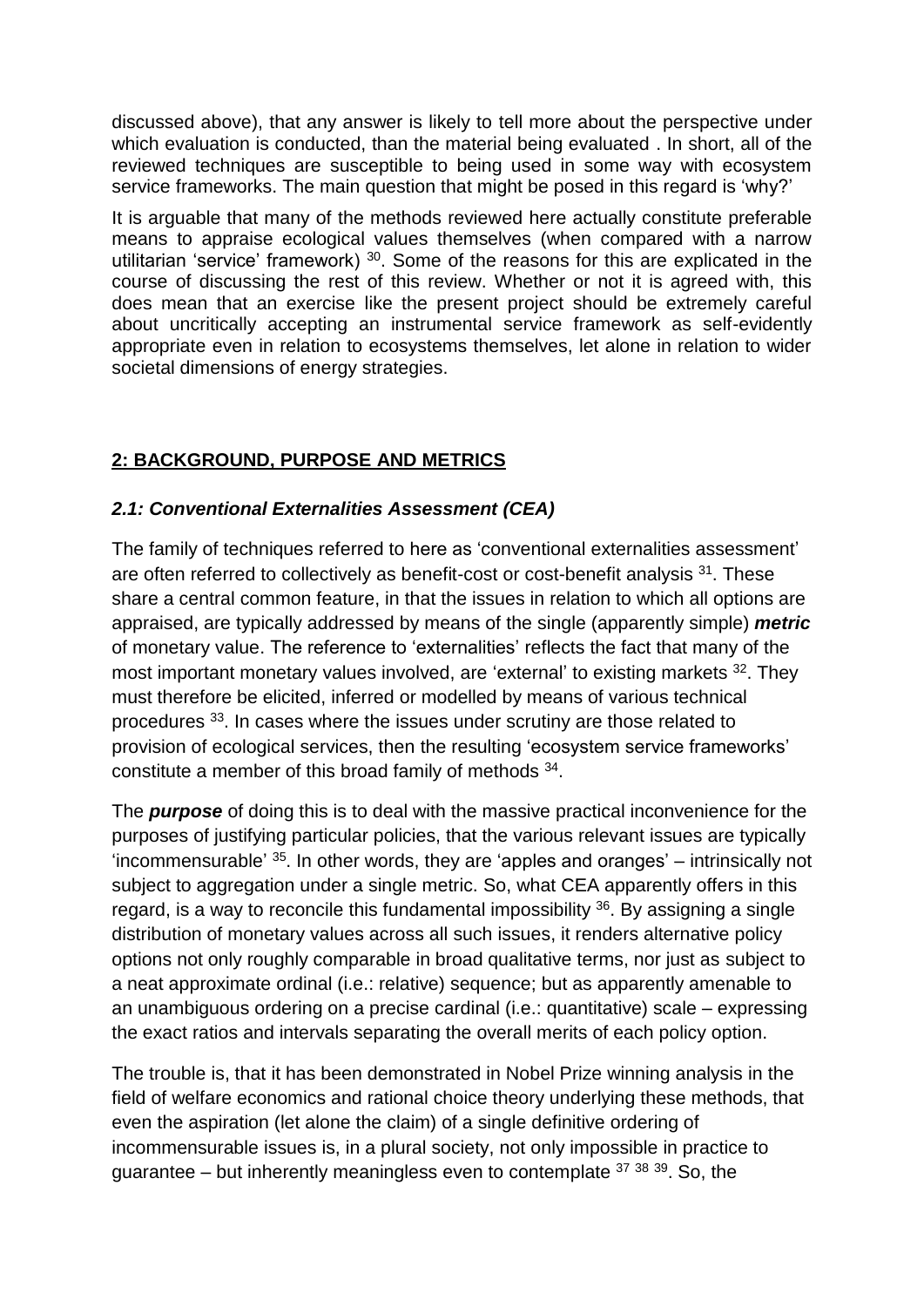apparent policy utility comes at the price of serious inaccuracy in relation to realworld complexities, uncertainties and subjectivities.

Nonetheless, in terms of pros and cons, CEA can still hold strong attractions under an instrumental perspective – where it is simply assumed that the aim is automatically to comply with the aims of clients (or wider incumbent interests in any given controversy), whether this be government, business or an NGO 7. In such cases, few policy rhetorics are more potent than one expressing unequivocal confidence over the aggregation of incommensurable issues and expressing these in the familiar and highly operational terms of monetary value, without acknowledging any uncertainty or ambiguity <sup>40</sup>. But it follows from this same apparent strength under one view, that there exists a corresponding serious weakness under other views. These are, that CEA in all its forms serves effectively to suppress uncertainty, deny ambiguity and force one particular evaluative perspective at the expense of others – thus undermining both science (which it misrepresents) as well as democracy itself 41 .

# *2.2: Deliberative Monetary Valuation (DMV)*

In this family of methodologies, various deliberative processes are used alongside conventional optimisation analysis, to assign a *metric* of monetary value to reflect the performance of a range of policy options across a set of relevant issues <sup>42</sup>. The main purpose is to address some of the acknowledged challenges summarised above in the case of more purely analytical forms of CEA (Section 1.2)  $43$ .

Depending on how DMV is reported, the main general difference with CEA is that the process of assigning these monetary values can be more transparent in relation to diverse extant social and political perspectives <sup>44</sup>. And the particular values assigned are much more subject to the agency of those participants who are able to engage in the process. Processes of deliberation can offer a learning experience for those involved. And they open the possibility of subjecting the final results to some kind of sensitivity analysis to reflect the divergent views expressed during the process of deliberation. This is not usually undertaken, but might in principle be reconstructed by a third party in order to reveal some of the concealed ambiguities.

However, in the end, DMV produces as an output, the same kind of discrete arrays of monetary values that are typically produced in CEA. So it is in principle subject to the same kinds of concern addressed in that case (Section 2.1). In this regard, a review by Stagl for DEFRA concludes "*deliberative monetary valuation is most suitable for the appraisal of projects whose impacts are relatively well understood, where the impacts do not reach far into the future, and which do not affect complex ecosystem services such as biodiversity*" <sup>45</sup> .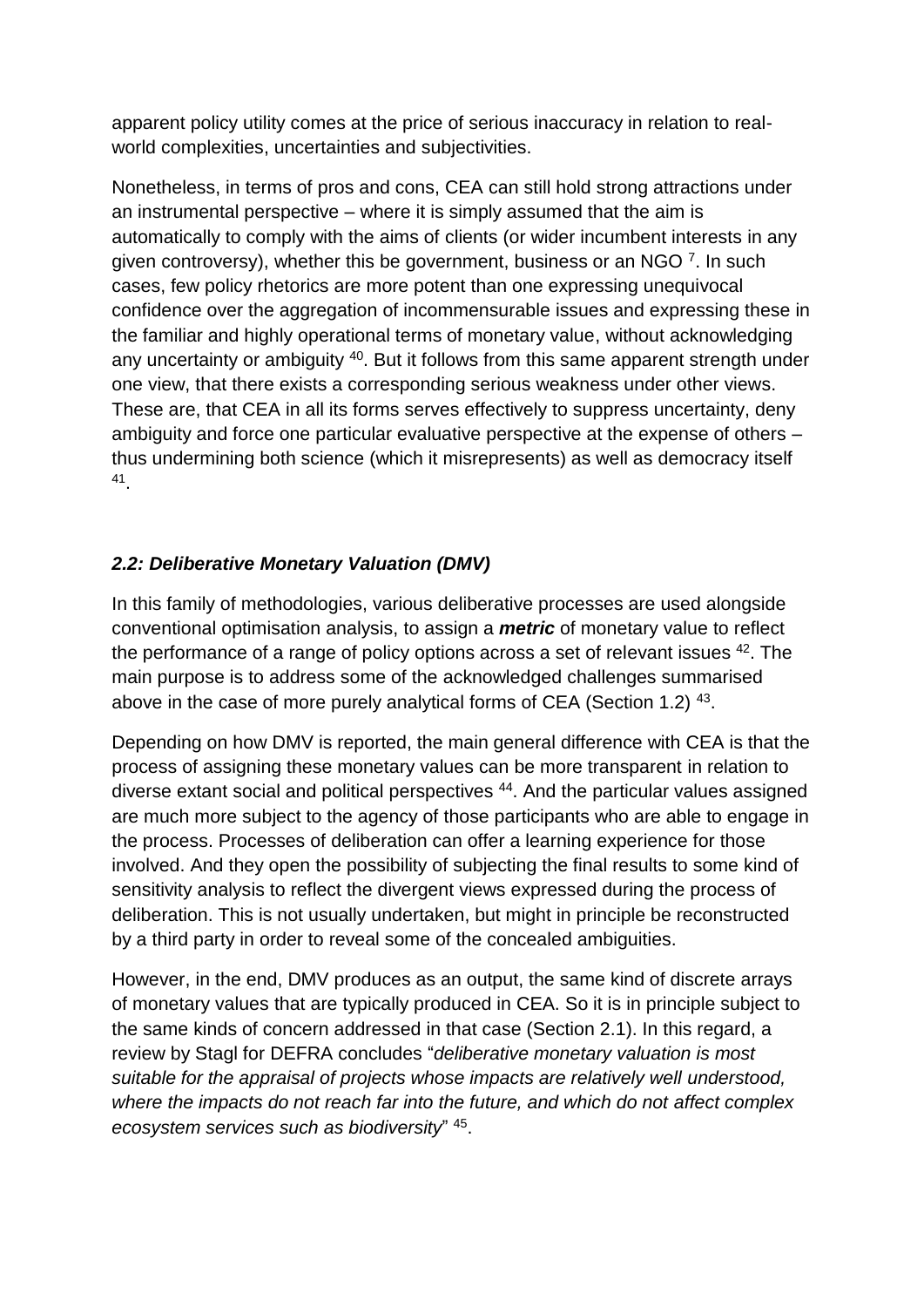# *2.3: Staged Multicriteria Analysis (MCA)*

The label used above for this family of methods is the one chosen by Stagl in a useful review for DEFRA <sup>45</sup>. This term is applied here, as it was by her, to address a diverse array of multicriteria techniques  $46$   $47$  – also reviewed elsewhere in detail for DEFRA <sup>48</sup>. There exist many divisions within this field, some of which lead to methods that may derive contrasting findings when applied to the same kinds of policy challenge. But a common feature of all these methods, is a move away from the apparently unambiguous (but as we have seen, potentially highly misleading) metric of monetary value. The *metrics* used instead are more abstract measures of relative value, as variously produced by each method.

This said, all these methods share a basic overall *purpose*, which is to further address the challenges of incommensurability described in relation to CEA in Section 2.1. This is done by affording variously more sophisticated ways to explore the implications of divergent priorities and values – and sometimes uncertainties – across contrasting social perspectives. The 'three stages' sometimes referred to in the labelling of this methodology, is simply one means by which this can be achieved – as set out in a particularly relevant approach developed and widely applied in Germany by Renn and Webler <sup>49 50</sup>, including to energy issues.

In this form, MCA uses a 'co-operative discourse' approach, in which key uncertainties and ambiguities in appraisal are addressed in distinct ways at different stages of analysis. In short, the evaluation criteria are selected in advance by major stakeholders. The scoring of benefits and impacts under these criteria is undertaken entirely by experts. Here, there is some attention to uncertainties. But these are generally treated as if they were relatively tractable 'risks' (i.e.: amenable to the assigning of probabilities)  $51$ . So – as is typically the case in CEA and DMV – uncertainties of a more challenging kind are correspondingly excluded from analysis 35 .

Crucial to this kind of approach, is that the input of citizens is restricted to the exploration of alternative values. So, there is no opportunity for citizens to question the scope or structuring of issues as determined by major stakeholders. And the scoring of benefits and impacts by experts remains similarly inaccessible to interrogation. Since expression of uncertainties is also somewhat reduced (as discussed above), this leaves MCA to be rather circumscribed in its ability to explore a full range of alternative perspectives and possibilities <sup>52</sup>.

In her earlier study for DEFRA, Stagl found that three-stage MCA is most appropriately used when the impacts of a policy, programme or project are reasonably well understood by experts but where there is a significant technical component <sup>45</sup> . But this kind of application leaves unaddressed the issues of ambiguity and uncertainty mentioned above.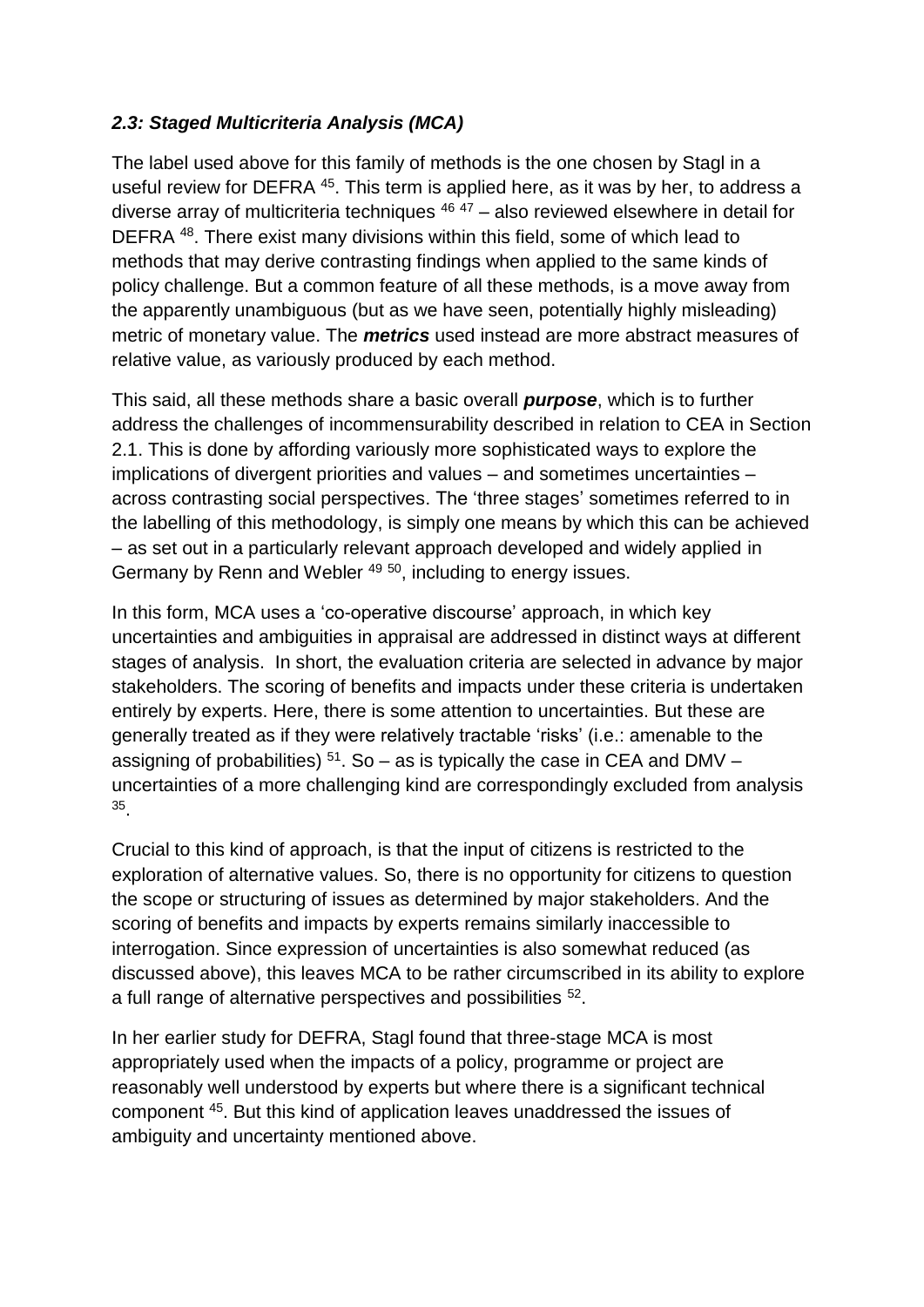#### *2.4: Social Multicriteria Evaluation (SME)*

Social multicriteria evaluation differs from MCA in a number of ways that are important in methodological terms, but often less so in respect of the practical implications for policy and wider political debate. It was mentioned in discussing MCA (Section 2.3), that the field of multicriteria analysis is divided between many divergent approaches. Arguably the single most important such division is between a 'Francophone' tradition involving a procedure for pairwise comparison between options as compared under each criterion and an 'Anglophone' tradition more directly based on conventional utility theory and neoclassical ideas of rational choice 53 .

Like MCA – and unlike CEA and DMV – SME makes use of an abstract value *metric* <sup>54</sup>. But the purpose in this case is to address more specifically than do any of these techniques, the challenges of complexity, ambiguity and uncertainty. SME does this by combining participatory techniques with a pairwise comparison approach to multicriteria analysis. This affords greater agency to participants of all kinds (including citizens) to frame the ways in which different policy, programme or project options are taken into account  $-$  and how conflicting interests are handled  $55$ .

A particular focus of SME lies in the provision of transparency – both to participants and third parties. It is intended that this help foster 'social learning' – so that the appraisal exercise itself is not simply about the outputs that are produced, but also about the process in which the different parties are engaged <sup>54</sup>.

In her earlier analysis for DEFRA, Stagl finds that "[t]his method is most suitable for the appraisal of policies, programmes or projects whose impacts are not well understood yet and therefore benefit from a multidisciplinary modelling of impacts" 45. In these terms, Stagl is referring more to a 'transdisciplinary' than a 'multidisciplinary' value, since the latter is more closely shared with the other techniques reviewed earlier here <sup>56</sup>. After all, BCA and DMV are equally typically multidisciplinary (although the typical dominance of economics in the framing of the method means they are less interdisciplinary than MCA or SME). If it is used to involve citizens in more transparent, respectful and less circumscribed ways as aimed, then SME may also by this means claim some degree of 'transdisciplinarity' 57,58.

However, it remains the case that under principles of rigour shared by all rational choice approaches (including CEA, DMV and MCA), SME can be argued to display serious methodological deficiencies. In some circumstances, these can lead to artefacts in the ranking process, such as rank reversals that may confuse or undermine confidence <sup>59</sup>. Despite the positive efforts that distinguish this approach over the others mentioned here, SME may also be challenged concerning the extent and depth in which it permits participants to explore the full range of ambiguities and uncertainties. So it may correspondingly prove limited in the degree to which it can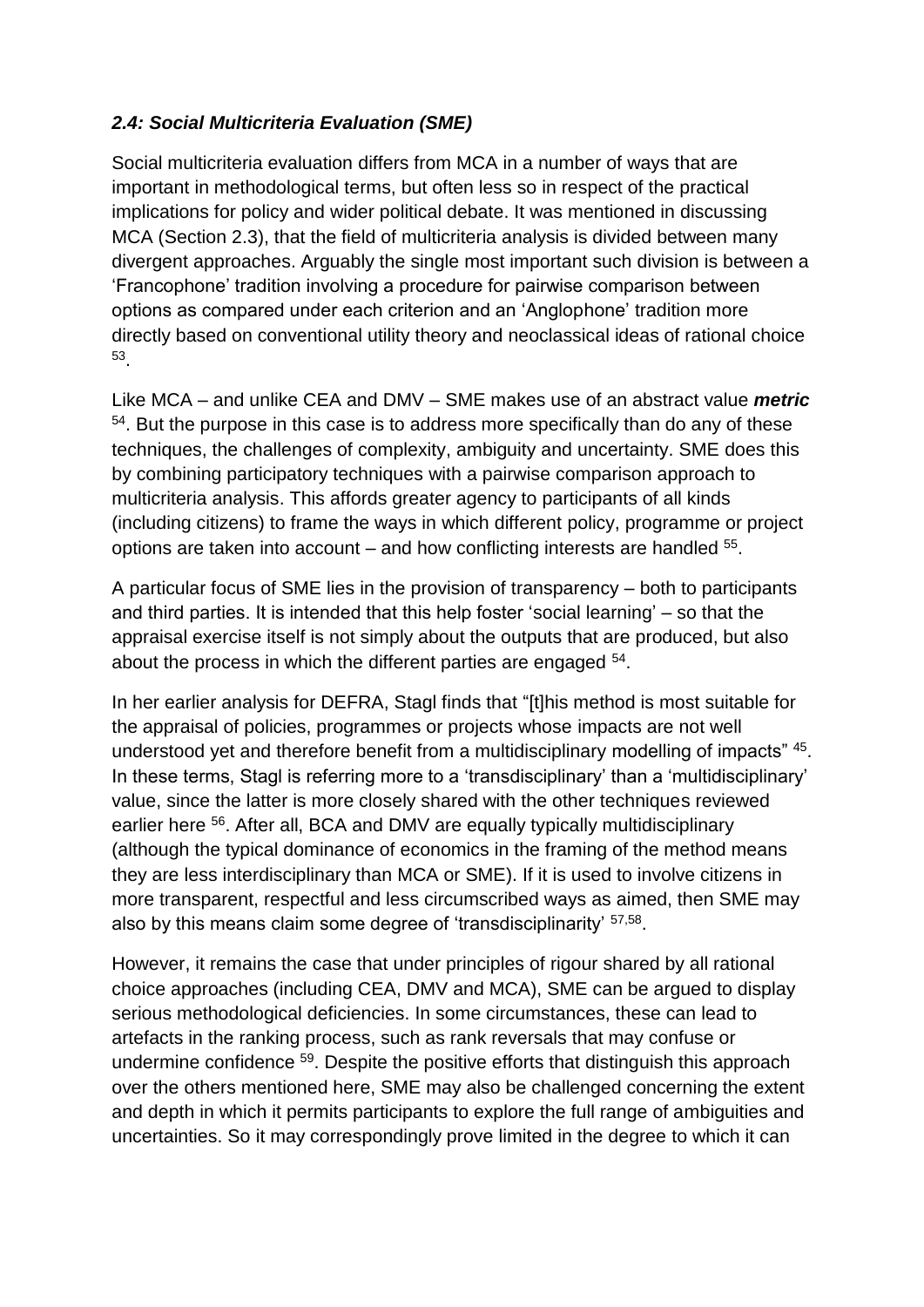deliver on the aims of social learning. But SME remains favourable in comparison with all techniques reviewed thus far, in relation to these particular aims.

# *2.5: Qualitative Participatory Deliberation (QPD)*

Under this category of approach, are included an enormous diversity of different methods ranging variously through focus groups, citizen's panels, stakeholder negotiation, interactive modelling, community visioning, do-it-yourself juries, open space, consensus conferences <sup>60</sup> <sup>61</sup> <sup>62</sup> <sup>63</sup> <sup>64</sup> <sup>65</sup>. Each particular method typically displays a variety of quite radical contrasting alternative ways in which it can be designed, commissioned, recruited, framed, bounded, overseen, focused, facilitated, staged, structured, reported, evaluated and articulated with other methods and with policy debates. Each of these attributes in the constituting of any particular instance of qualitative participatory deliberation is spelled out explicitly here, because each presents a dimension on which (as explained in Section 1.1) '*the devil is in the detail*' in any attempt to draw general analytic or evaluative conclusions  $66$ .

Compounding this complexity, is the fact that virtually any particular method of participatory deliberation (and any detail of the above kind in the implementation of each), can also be combined with any of the other methods reviewed in this survey. For instance, one particular approach to QPD reviewed by Stagl for DEFRA is 'stakeholder decision analysis' (SDA)  $45/67$ . This initially employed a qualitative form of multicriteria analysis. The method was later articulated with the quantitative procedure at the heart of MCM to form the synthetic approach called 'deliberative mapping' (DM) <sup>68 69</sup>. And DMV and SME inherently involve the use of some kind of participatory deliberation in association with their own quantitative procedures. Perhaps most flexible of all, 'multicriteria mapping' (MCM) can be used as an adjunct to some variant of virtually any of the broad participatory approaches identified above (Section 2.6)  $70$ .

The task of generalising mentioned repeatedly here, is therefore especially difficult in respect of this category of approach. However, the bottom line response in relation to the key queries of interest here are as follows. The fundamentally qualitative nature of these processes means that the issue of metrics remains secondary. In short, it is possible to make use of any *metric* that might be considered relevant, but it is recognised that any comparison across different metrics will be subject to qualitative considerations – and that these properly form the central focus of appraisal. For those for whom adherence to a particular single metric is a matter of principle, then, all forms of QPD will tend to be seen as correspondingly deficient.

With regard to *purpose*, there arises another important point. In common with the real-world implementation of all other appraisal methods considered here, the underlying purpose of appraisal will typically differ as between different participants. Powerful incumbent interests will typically wish to use the exercise to justify some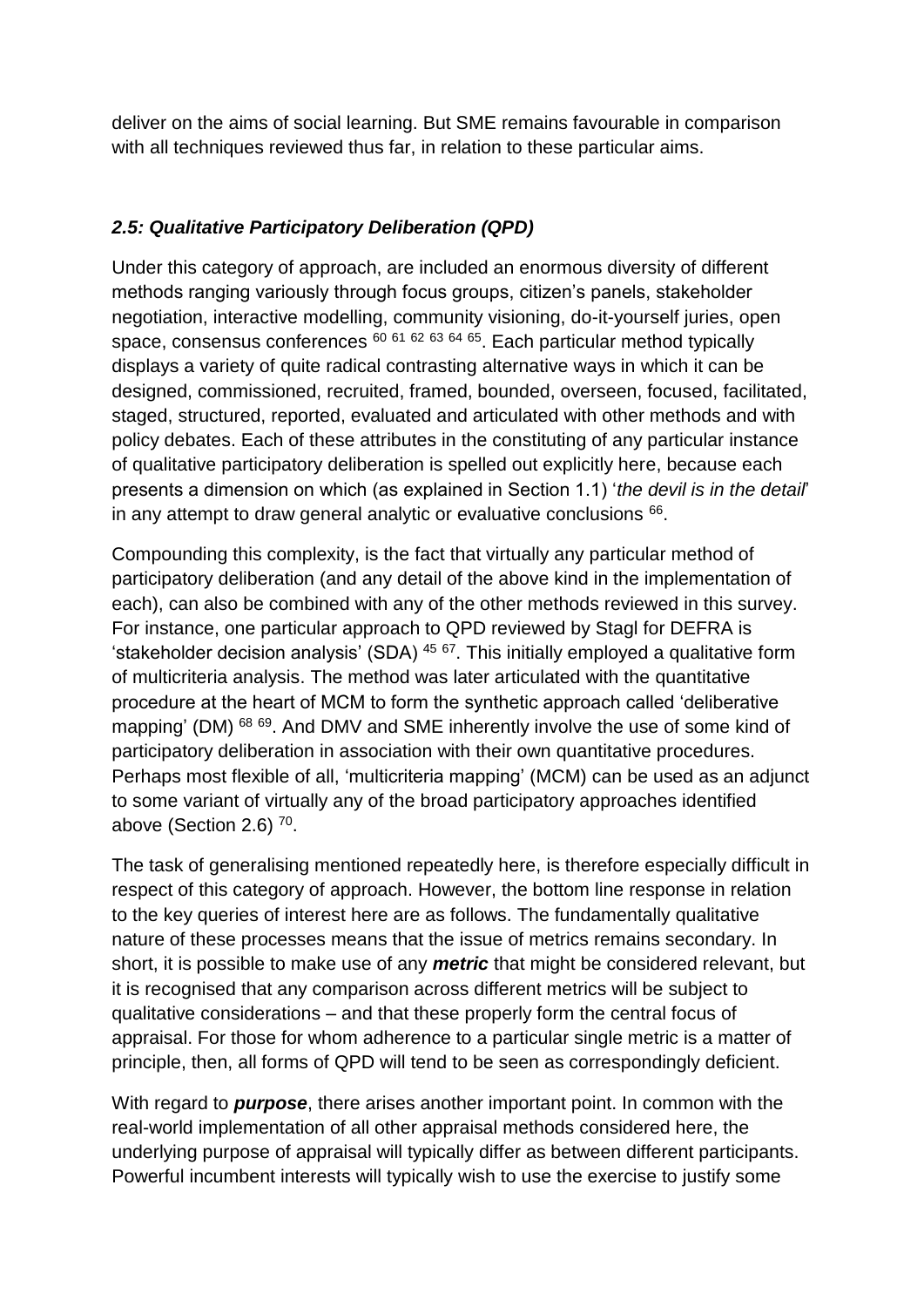policy decision, such as to enhance the degree to which they are trusted, increase acceptance of their interests and reduce the risks attached to dissent and protest 40,71. This may, or may not, involve a desire to assert a particular pre-conceived referred decision <sup>7</sup> .

Likewise, various stakeholder interests will wish to use appraisal as part of wider strategies to assert particular favoured policy outcomes – or to give a voice to perspectives that they have reason to believe are otherwise excluded. Practitioners of appraisal will typically experience great pressure to align with one or other of these powerful interests. But they may also hold strong interests of their own – for instance in broadening out the scope of appraisal and 'opening up' the picture given to policy concerning the implications of contrasting perspectives  $72$ . For their part, ostensibly 'disinterested' participants like ordinary citizens will typically always have their own biases and enthusiasms – and will (like policy makers) often wish to gain a sense of satisfaction in contributing to a tangible policy outcome, sometimes even if this is at the expense of reducing complexity.

In general then, there is with participatory deliberation as with other approaches to appraisal, a need to be cautious about attributing any single clear-cut 'purpose' <sup>73,74</sup>. Even individual perspectives may oscillate in complex ways between an instrumental purpose, aiming at some particular pre-conceived 'right decision', or a substantive purpose of finding in an open, balanced way what looks like the 'the best decision' under different views; and/or a normative purpose in ensuring that whatever method is used (and irrespective of the outcomes), the process itself is conducted appropriately <sup>7</sup>. As with other methods, it is impossible to evaluate participatory deliberation in abstract terms, without being explicit as to the particular purpose.

#### *2.6: Multicriteria Mapping (MCM)*

Multicriteria mapping constitutes one attempt to address all the issues raised thus far in this review – spanning qualitative and quantitative approaches; giving balanced attention to an unconstrained array of issues and options; allowing participants 'to be in the driving seat' (without steering or constraining them in particular directions); but at the same time imposing clear principles of rigour in the ways that options and issues are appraised and the transparency with which this is conveyed to third parties for peer review <sup>70 75</sup>. It is recommended in a DEFRA manual as an especially effective means to address these kinds of challenges <sup>48</sup>.

At the same time MCM is distinct from all other methods reviewed here, in taking the fullest account of uncertainties and ambiguities and clearly expressing these in the final result – serving to help 'open up' the practical policy implications of divergent values, assumptions and contexts <sup>76</sup>. In short, MCM aims at the same time rigorously and accountably to deliver on all three kinds of purpose discussed in Section 2.5: instrumental (in allowing expression of particular interests); substantive (in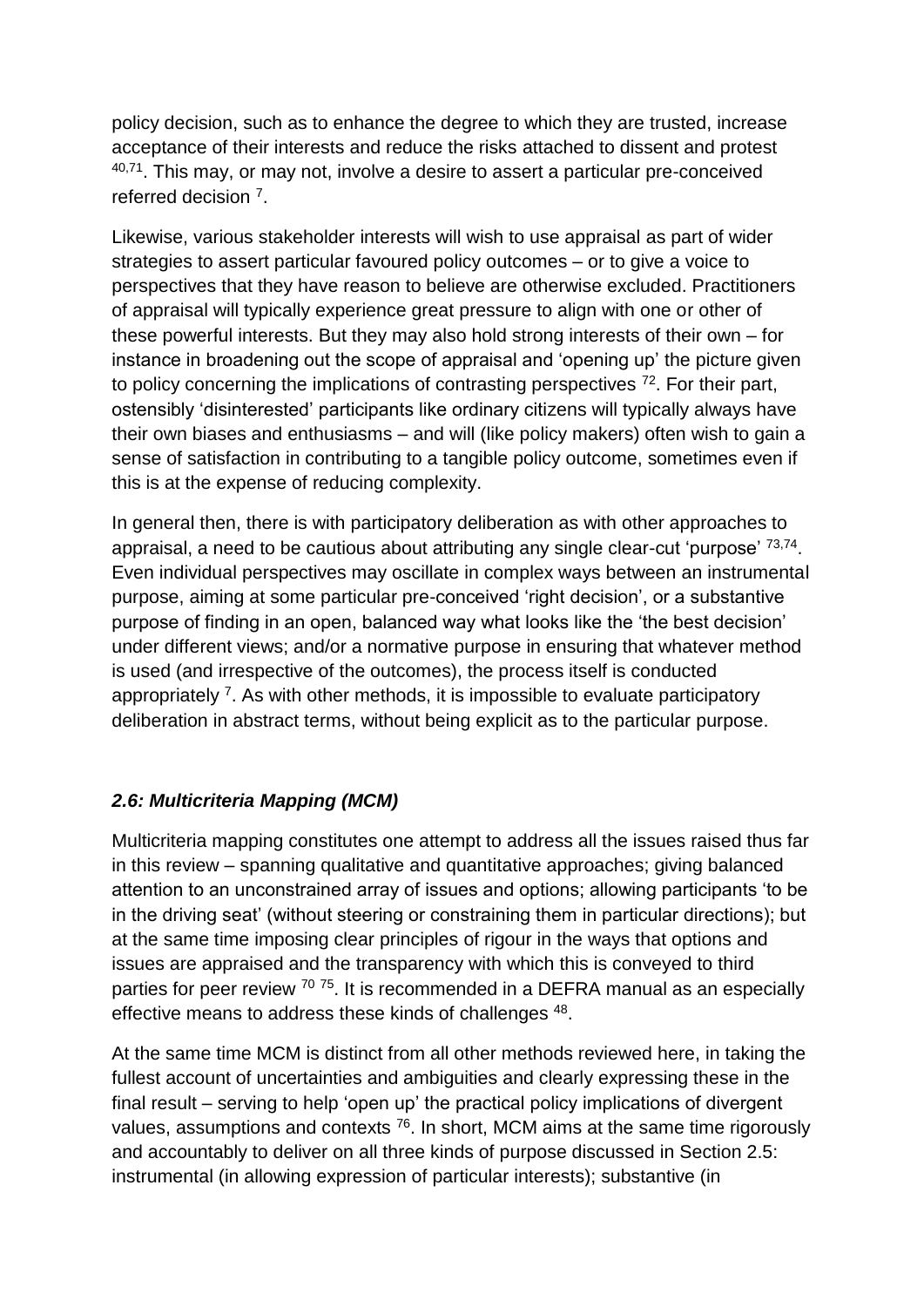illuminating the diverse concrete implications for decision making) and normative (in doing this in ways that are compliant equally with quantitative and qualitative principles of rigour) <sup>52</sup>.

Like other methods, MCM can be implemented in various ways in order to meet different instantiations of these aims in contrasting contexts. It can be used purely as an interview technique, with deliberation carried out later on the basis of presentation of the qualitative and quantitative results. And – since the basic tool is an accessible form of web-based software – this may (depending on the aims) be undertaken either in person or remotely. With due caution, either approach can be combined and integrated with variously-staged group based deliberative processes. And as part of this, MCM can use as inputs (among others), the outputs of any of the other methods reviewed here – or scientific environmental assessment techniques. Likewise, it may itself be taken as an input to exercises in participatory deliberation reviewed in the previous section (Section 2.5)<sup>77</sup>.

On the positive side, MCM is relatively broad and flexible in scope, avoiding the imposition of constraints on the type of issue that can be taken into account or the way they can be defined. This contrasts with other multicriteria techniques where appraisal is virtually always based exclusively on utilitarian trade-offs, where options and even criteria are sometimes prescribed in advance, where participants' criteria are often aggregated on a single 'value tree', where scoring is usually performed by a narrow specialist group, leaving citizen or stakeholder input restricted to criteria definition and weighting. These features allow MCM to faithfully reflect perspectives from a wide range of different participants without imposing undue constraints or engendering counterproductive tensions<sup>75</sup>.

On the negative side, MCM in itself and as it stands is still largely an individual interview-based tool. The interview process is quite demanding. Unless special additional arrangements are made, provision for effective group deliberation and citizen (rather than specialist) engagement can be limited. These deficiencies are readily addressed by incorporating MCM into a broader process providing both for citizen participation and intensive in-depth group deliberation involving both citizens and specialists. This more elaborate approach is termed 'Deliberative Mapping' <sup>68</sup>.

It is important to recall, though, that under instrumental objectives prioritising the securing of justification, the distinctive degree of 'broadening out' and 'opening up' offered by MCM <sup>72</sup> can be viewed as a disadvantage. Although MCM can be used to illuminate a single 'average' picture of rankings across all perspectives, this is qualified by transparent acknowledgement of the degree to which this picture varies. Correspondingly, the lack of such transparency in other methods (like CEA, DMV, MCA and even consensus-oriented participatory approaches), can be seen as an advantage if the aim is simply to justify decisions  $78$ .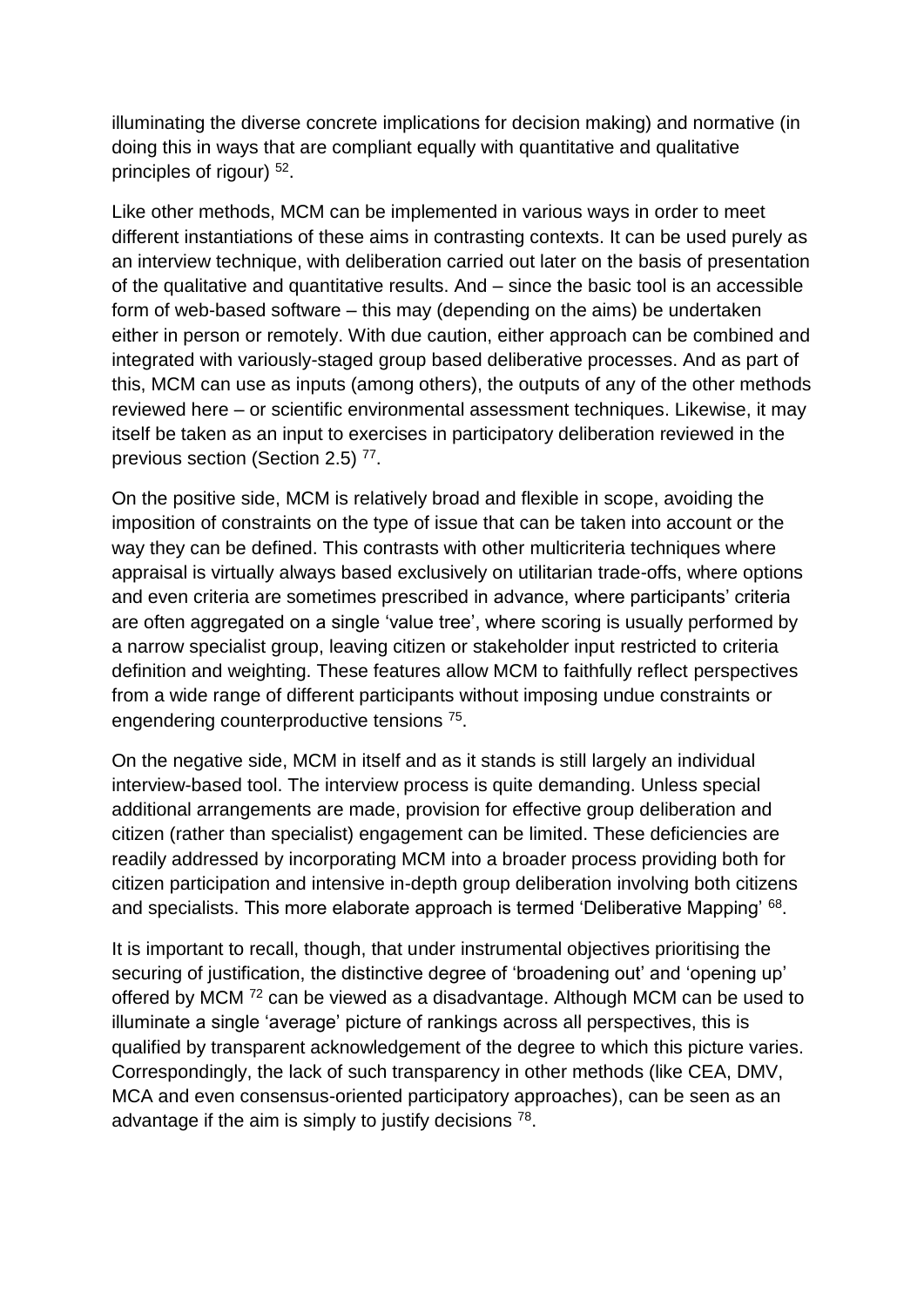# *2.7: Q Method (QME)*

Originating in social psychology <sup>79</sup>, Q Methodology is a powerful, mature and wellestablished approach, which unusually (like MCM) combines hybrid quantitative and qualitative dimensions <sup>80 75</sup>. It is particularly easy and cost-effective to implement. However, the style tends to be less well oriented to addressing the comparative performance of concrete policy options. Instead, the strengths of Q method lie in illuminating key distinct perspectives concerning the divergent reasons why different possible policies might be considered positive or negative. It is especially powerful as a way of identifying associations between contrasting ostensibly entirely separate enthusiasms and concerns. This can be useful, where the purpose is to understand better how different perspectives relate to each other <sup>81</sup>.

Q method is based on the compilation by the analyst of a large set of short clear statements on an issue in question, drawn from a rich diversity of sources and perspectives and covering a full envelop of the different evaluative dimensions associated with contrasting policy options. Engaged in relatively short individual interviews, representative individuals are recruited from a wide range of different perspectives to order these statements according to how much they agree or disagree with each. The results of these 'Q sorts' are processed statistically to reveal the degree to which positions on different dimensions associated and diverge from each other. As a result, Q can be very effective at identifying "similarities among individual attitudes, *which may not have been known a priori*" <sup>82</sup> (p. 35, emphasis added).

The *metric* used in Q, such as it is, then, is an abstract measure of proximity and distance between perspectives. Like MCM, the *purpose* is as much to illuminate diversity and distinguish between contending reasons for different possible actions, rather than to focus single-mindedly on aggregated 'best practice' policies.

The main disadvantage of Q, in these terms, is that it is not primarily designed for application directly to alternative policy interventions. It is also not so much a directly interactive deliberative method – the kinds of learning that it can contribute to are more individual or collective on the basis of the results. There is typically no group interaction as part of the process itself. It is more effectively used to cast light on the divergent conditions and pros and cons associated with a set of policy options taken as a whole. However, by using Q to differentiate between contrasting perspectives and identify their principal priorities and concerns, it can be used as a powerful means to inform the recruitment of participants for other methods involving public engagement – like DMV, MCA, SME, QPD and MCM.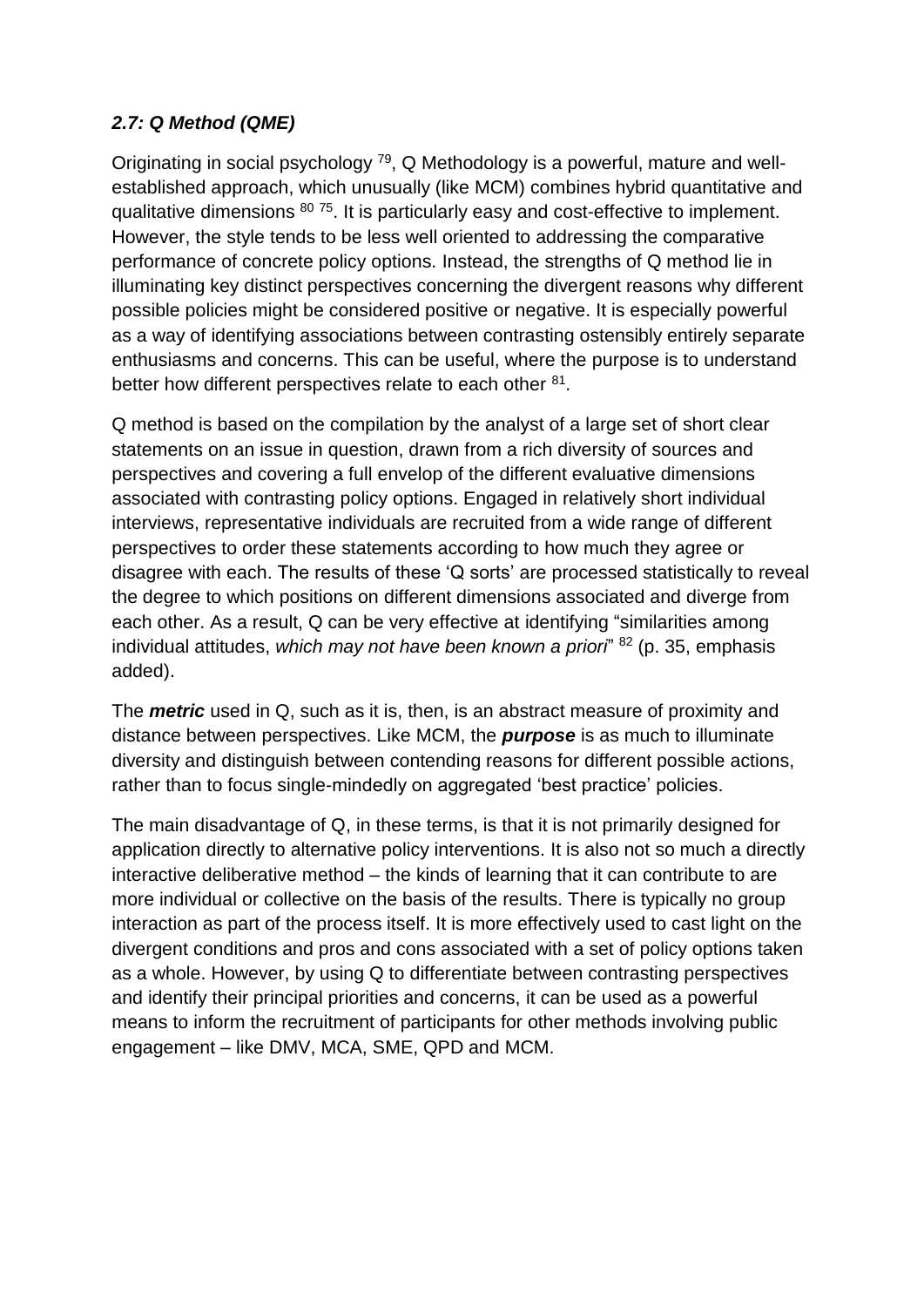# **SWOT Table**

# This table summarises in the recommended form, the substantive material dealt with in more detail in the above narrative account.

| <b>Impact Evaluation</b><br><b>Frameworks</b>         | <b>Type of outputs and</b><br>indicative costs (k£)<br>(on basis of comparable<br>modest sized policy<br>scoping project)                                    | <b>Strength</b>                                                                                                                                                                                                                                                                                                                                                                                                                                                                                                      | <b>Weakness</b>                                                                                                                                                                                                                                                                                                                                                                                                                                                                                                      | Opportunity                                                                                                                                                                                                                                                                                                                                                                                                              | <b>Threat</b>                                                                                                                                                                                                                                                |
|-------------------------------------------------------|--------------------------------------------------------------------------------------------------------------------------------------------------------------|----------------------------------------------------------------------------------------------------------------------------------------------------------------------------------------------------------------------------------------------------------------------------------------------------------------------------------------------------------------------------------------------------------------------------------------------------------------------------------------------------------------------|----------------------------------------------------------------------------------------------------------------------------------------------------------------------------------------------------------------------------------------------------------------------------------------------------------------------------------------------------------------------------------------------------------------------------------------------------------------------------------------------------------------------|--------------------------------------------------------------------------------------------------------------------------------------------------------------------------------------------------------------------------------------------------------------------------------------------------------------------------------------------------------------------------------------------------------------------------|--------------------------------------------------------------------------------------------------------------------------------------------------------------------------------------------------------------------------------------------------------------|
| <b>Conventional Externalities</b><br>Assessment (CEA) | Ostensibly precise<br>rankings across policy<br>options based on familiar-<br>sounding monetary<br>values.<br>$20 - 40$                                      | The major strengths<br>(where these aims apply)<br>lie in the justificatory<br>power for policy making,<br>and associated capacity<br>for narrowing down the<br>scope of assessment and<br>closing down associated<br>political debates. Also<br>where this aim applies, a<br>further major strength is<br>the credibility associated<br>with use of the familiar<br>and ostensibly objective<br>metric of monetary value.                                                                                           | Major weaknesses are the<br>lack of scope for public<br>and stakeholder<br>engagement; inadequate<br>treatment of uncertainty<br>and ambiguity; lack of<br>transparency in reflecting<br>key sensitivities; lack of<br>robustness in relation to<br>aggregation and - where<br>these aims apply $-$ a<br>tendency to narrow in<br>appraisal and close down<br>associated political<br>debates.                                                                                                                       | Because this claims directly<br>to derive a metric that is<br>generally comparable, the<br>associated body language<br>and culture can (however<br>details are expressed)<br>seriously undermine scope<br>for appreciating the value of<br>other techniques.<br>So - other than a means to<br>address specific economic<br>issues in MCA, SME and<br>MCM, CEA does not fit well<br>with other methods.                   | The fact that uncertainties<br>and ambiguities are<br>concealed in ostensibly<br>precise and definitive<br>monetary values has the<br>effect of seriously<br>suppressing the quality of<br>policy debates and wider<br>democratic discourse in the<br>field. |
| <b>Deliberative Monetary</b><br>Valuation (DMV)       | Ostensibly precise<br>rankings across policy<br>options based on familiar-<br>sounding monetary<br>Values. Some learning as<br>part of process.<br>$30 - 60$ | The major strengths<br>(where these aims apply)<br>lie in the justificatory<br>power for policy making,<br>and associated capacity<br>for narrowing down the<br>scope of assessment and<br>closing down associated<br>political debates. The<br>scope for deliberation,<br>illumination of<br>divergences and process<br>learning are also<br>additional strengths. And<br>there is also the benefit of<br>using, but somewhat<br>diminished by the reduced<br>credibility fostered by<br>deliberation revealing the | Although labelled as<br>"deliberative", the<br>constraints of the monetary<br>focus mean this is<br>significantly less so in<br>comparison with other<br>methods (like SME, QPD<br>and MCM)<br>This can be seen as<br>combining the worst of all<br>worlds, in compromising<br>on the justificatory power<br>of CEA, whilst adding<br>further complexity but<br>failing to deliver the<br>corresponding benefits of<br>flexibility, transparency and<br>robustness associated with<br>multicriteria or participatory | There is greater openness<br>than in CEA for articulation<br>with other techniques,<br>because the deliberative<br>aspect allows greater<br>latitude than is the case in<br>rigid calculative externalities<br>assessment, for taking<br>account of the qualitative<br>implications of the pictures<br>yielded by different appraisal<br>methods. But, in the end, the<br>monetary idiom raises<br>similar difficulties. | If sensitivity analysis is used<br>to convey the implications of<br>divergent perspectives in the<br>reporting of results, then this<br>can be less threatening than<br>conventional externalities<br>assessment in respect of the<br>issues raised for CEA. |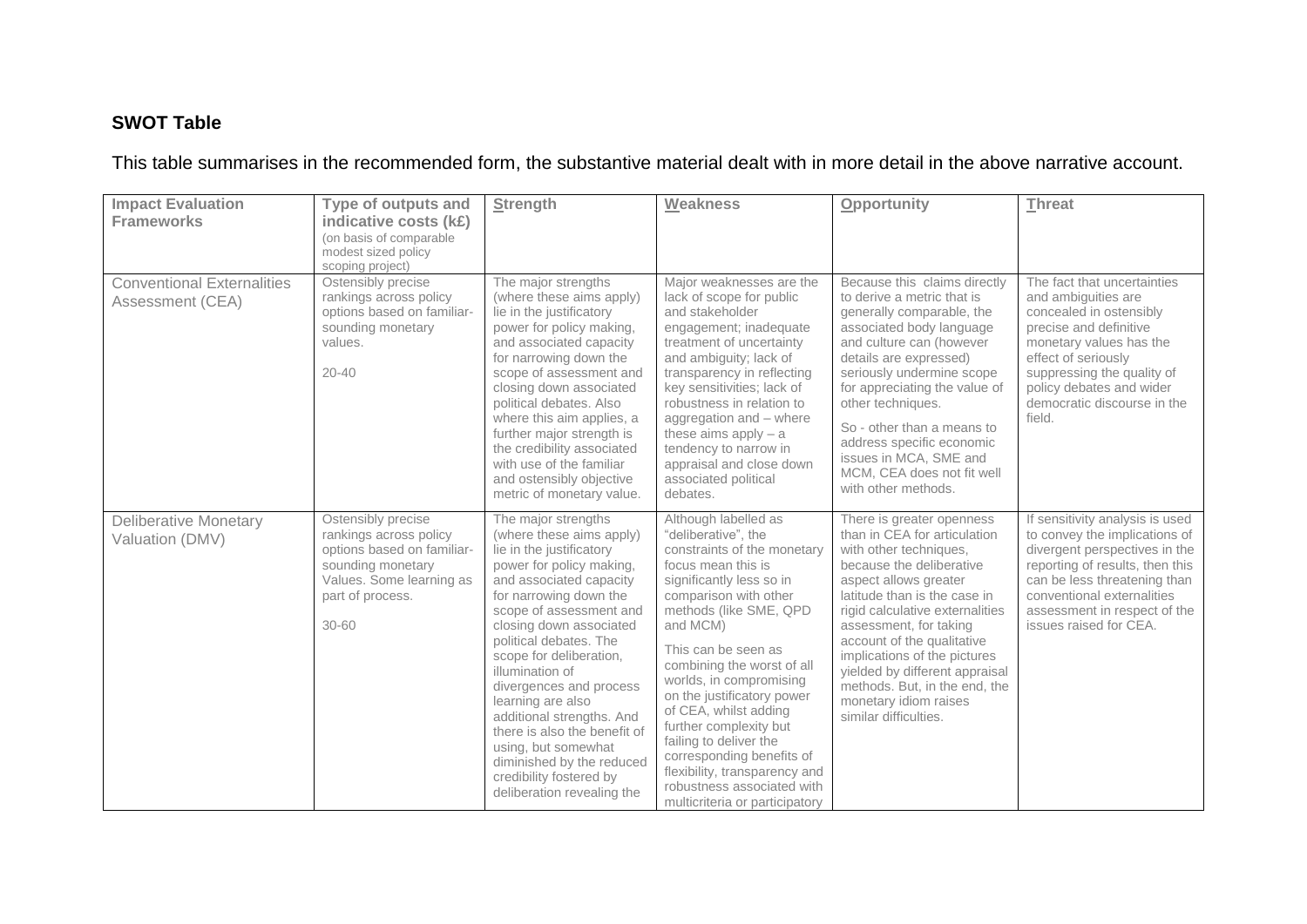|                                                        |                                                                                                                                                                                              | shortcomings of this<br>metric.                                                                                                                                                                                                                                                                                                                                                                         | deliberative methods.                                                                                                                                                                                                                                                                                                                                                                                                                              |                                                                                                                                                                                                                                                                                                               |                                                                                                                                                                                                                                                                                                                                                                               |
|--------------------------------------------------------|----------------------------------------------------------------------------------------------------------------------------------------------------------------------------------------------|---------------------------------------------------------------------------------------------------------------------------------------------------------------------------------------------------------------------------------------------------------------------------------------------------------------------------------------------------------------------------------------------------------|----------------------------------------------------------------------------------------------------------------------------------------------------------------------------------------------------------------------------------------------------------------------------------------------------------------------------------------------------------------------------------------------------------------------------------------------------|---------------------------------------------------------------------------------------------------------------------------------------------------------------------------------------------------------------------------------------------------------------------------------------------------------------|-------------------------------------------------------------------------------------------------------------------------------------------------------------------------------------------------------------------------------------------------------------------------------------------------------------------------------------------------------------------------------|
| Staged Multicriteria<br>Assessment (MCA)               | Complete ranking of<br>policy options as derived<br>from a highly structured<br>and stylised process and<br>subject to weighting of<br>different views.<br>$20 - 50$                         | Major strengths (where<br>these apply) are shared<br>with CEA and DMV - in<br>the capacity to close<br>down and so justify<br>particular decisions. That<br>this is associated with a<br>greater degree of<br>flexibility and<br>transparency can under<br>some views enhance<br>these benefits. The more<br>fully the method is<br>combined with<br>participatory processes,<br>the more this applies. | A bit like DMV, the<br>compromise on different<br>evaluative imperatives<br>embodied in MCA mean<br>that it can 'fall between<br>stools'. With respect to the<br>aim of 'opening up', it lacks<br>the flexibility breadth,<br>transparency of MCM and<br>the robustness and social<br>learning associated with<br>participatory approaches.<br>But it also lacks the power<br>to justify decisions, often<br>associated with a<br>monetary metric. | Due to the focus on closing<br>down, there may under<br>some views be a strong<br>responsibility to link such<br>approaches with other<br>methods that open up wider<br>perspectives to ensure<br>more, democratically<br>accountable policy making.                                                          | If sensitivity analysis is used<br>to convey the implications of<br>divergent perspectives in the<br>reporting of results, then this<br>can be less threatening than<br>conventional externalities<br>assessment in respect of the<br>issues raised for CEA.                                                                                                                  |
| Social Multicriteria<br>Evaluation (SME)               | Complete or partial<br>ranking of a particular<br>aggregated picture of<br>policy options and some<br>learning as part of<br>process.<br>$30 - 60$                                           | This can display<br>essentially the same<br>strengths as DMV, but<br>with additional scope for<br>stakeholder engagement,<br>transparency and social<br>learning. But it is less<br>strong (where this aim<br>applies) with regard to the<br>use of the familiar and<br>ostensibly objective metric<br>of monetary value.                                                                               | In many ways, this<br>displays a similar set of<br>compromises to MCA, but<br>weighted somewhat more<br>favourably on the side of<br>opening up and learning<br>and somewhat less so on<br>the side of closing down<br>and justification decision.                                                                                                                                                                                                 | The relative neutrality of<br>these methods allow greater<br>potential for articulation with<br>other methods than above.<br>But - to the extent that most<br>remain utilitarian - these<br>methods tend to exclude a<br>full account of in-principle<br>issues that are covered in<br>QPD or MCM approaches. | The problem identified with<br>respect to opportunities to<br>the left presents a threat of a<br>lesser degree but similar<br>kind to that discussed<br>above.                                                                                                                                                                                                                |
| <b>Qualitative Participatory</b><br>Deliberation (QPD) | Deliberated consensus<br>with strong learning as<br>part of process and some<br>possibility for selected<br>illumination of dissenting<br>views and reasons for key<br>divergences.<br>30-60 | A diverse array of<br>methods with different<br>detailed strengths. If<br>conducted in an open<br>fashion, all tend to display<br>high flexibility and<br>robustness in relation to<br>participants' interests.<br>Depending on how<br>undertaken, can also<br>promote strong learning.<br>But if closed down in<br>order to deliver                                                                    | Under a viewpoint<br>prioritising quantitative<br>procedure as an end in<br>itself, the purely qualitative<br>form of these approaches<br>is a serious disadvantage.<br>Conversely, where value is<br>attached to rigorous<br>exploration of uncertainties<br>and ambiguities and the<br>opening up policy debates,<br>then the frequent focus of<br>these methods on closure                                                                      | These techniques can be<br>used as an overarching way<br>to take account of the<br>outputs of any other<br>approach discussed here.                                                                                                                                                                           | Where the design, faming or<br>implementation QPD are<br>used to close down policy<br>debates and justify particular<br>decisions, then they can<br>present essentially the same<br>threats (albeit in different<br>form) that are noted for<br>CEA.<br>However, there can be<br>mitigating factors, in that the<br>widespread practice of QPD<br>can help foster the (albeit |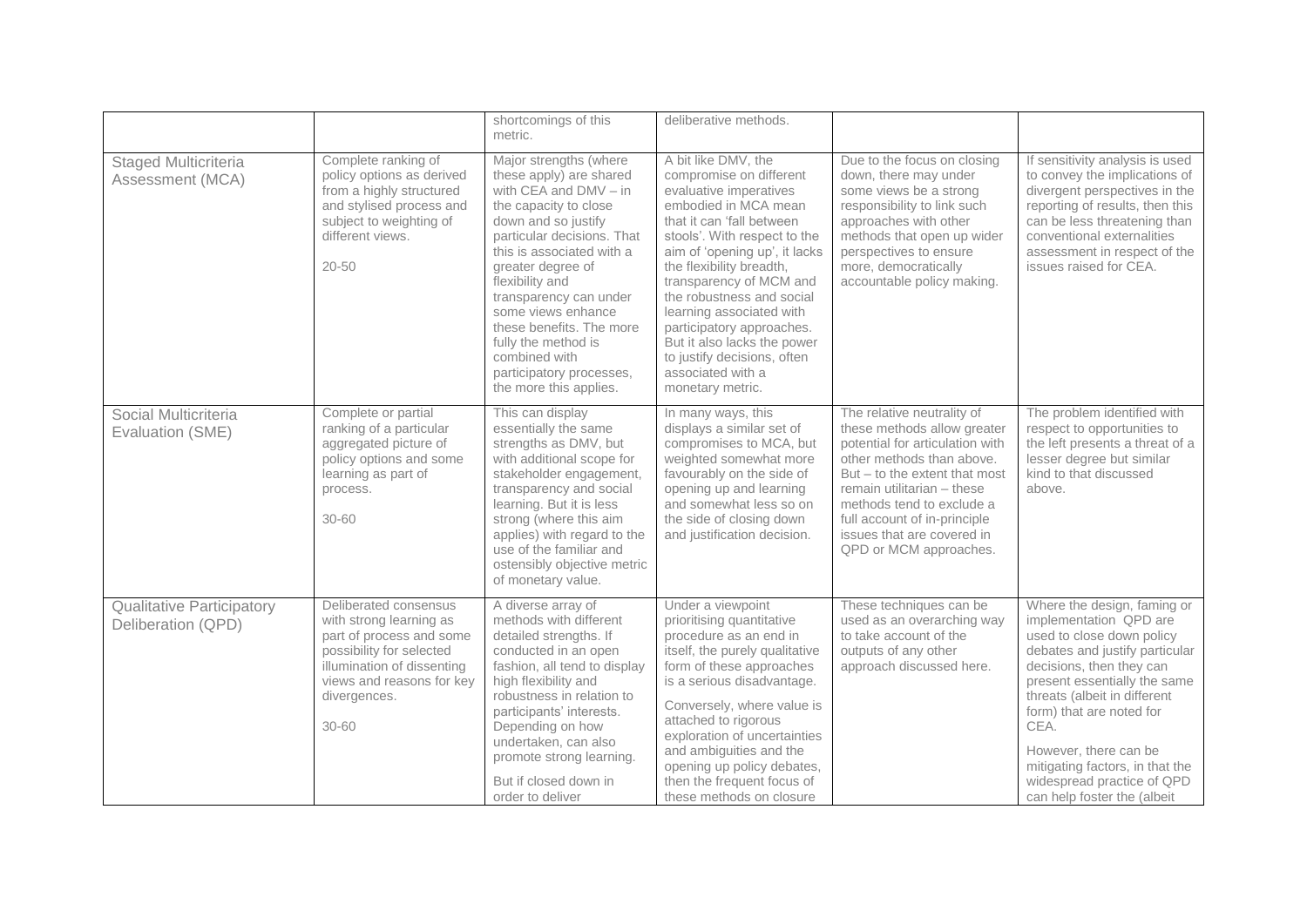|                                |                                                                                                                                                                                                                                                                                                      | legitimation, justification<br>or consensus, then these<br>'strengths' (where seen as<br>such), can bring reduced<br>legitimacy, transparency<br>and learning.                                                                                                                                                                                                                    | and consensus can also<br>be a serious disadvantage<br>- in the extreme broadly<br>comparable to CEA.                                                                                                                                                                                                                                                                                                                |                                                                                                                                                                                                                                    | unintended) effect of raising<br>wider expectations<br>concerning responsibilities<br>to be transparent and<br>responsive in policy making.                                                                                                                                                                                                                                                                   |
|--------------------------------|------------------------------------------------------------------------------------------------------------------------------------------------------------------------------------------------------------------------------------------------------------------------------------------------------|-----------------------------------------------------------------------------------------------------------------------------------------------------------------------------------------------------------------------------------------------------------------------------------------------------------------------------------------------------------------------------------|----------------------------------------------------------------------------------------------------------------------------------------------------------------------------------------------------------------------------------------------------------------------------------------------------------------------------------------------------------------------------------------------------------------------|------------------------------------------------------------------------------------------------------------------------------------------------------------------------------------------------------------------------------------|---------------------------------------------------------------------------------------------------------------------------------------------------------------------------------------------------------------------------------------------------------------------------------------------------------------------------------------------------------------------------------------------------------------|
| Multicriteria Mapping<br>(MCM) | Map of contrasting<br>rankings of policy options<br>under different<br>perspectives (including an<br>overall average), as well<br>as illumination of related<br>uncertainties, ambiguities<br>and relevant values plus<br>discourse analysis and<br>learning as part of the<br>process.<br>$20 - 60$ | Major strengths lie in the<br>flexibility and broadening<br>out of the scope of<br>appraisal and the opening<br>up of policy debates.<br>Quantitative data is<br>substantiated by rich<br>qualitative material and a<br>rigorous and transparent<br>picture of uncertainties.<br>ambiguities and divergent<br>values. The process also<br>fosters significant<br>learning.        | The main weakness of<br>MCM (where this quality is<br>seen as such), is the fact<br>that a technique aimed at<br>opening up policy debates,<br>can have the effect of<br>destabilising closure and<br>the justification of<br>particular decisions.<br>The rigorous exploration of<br>different aspects of<br>appraisal required in this<br>process can also be<br>demanding both form<br>analysts and participants. | The flexibility of MCM in<br>addressing in a balanced<br>way such a diversity of input,<br>issues and perspectives,<br>means it offers an especially<br>strong tool for integrating the<br>outputs of a range of other<br>methods. | There is no guarantee that<br>MCM will be implemented in<br>accordance with its own<br>driving principles. Like other<br>kinds of MCA and SME, it<br>can be used in a narrow<br>fashion to close down<br>decisions.<br>Where this occurs, some of<br>the design features offer<br>greater opportunities for<br>interrogation, but the explicit<br>aims do lend a particular<br>vulnerability to legitimation. |
| Q Method (QME)                 | More aligned to<br>illuminating underlying<br>issues rather than policy<br>options. Clear<br>differentiation of principal<br>divergent perspectives on<br>a problem.<br>$10 - 20$                                                                                                                    | A very effective way to<br>scope out underlying<br>issues and illuminate how<br>different perspectives and<br>aspects relate to each<br>other – possibly revealing<br>associations and<br>distinctions that are<br>entirely unexpected.<br>In this sense, Q method<br>can be a powerful aid to<br>opening up decisions. Q<br>is also a relatively quick<br>and easy to implement. | Q is not primarily geared<br>towards a focus on<br>concrete policy actions, but<br>rather at understanding the<br>issues and perspectives<br>that determine how these<br>are viewed.                                                                                                                                                                                                                                 | Q can offer a powerful tool<br>to inform the recruitment of<br>participants in participatory<br>processes and the framing<br>of issues and options for<br>deliberation and analysis<br>alike                                       | The complex and<br>ambiguous configurations of<br>perspectives that can be<br>identified in Q, can be<br>difficult to interpret or to<br>relate in concrete ways to<br>practical policy choices.                                                                                                                                                                                                              |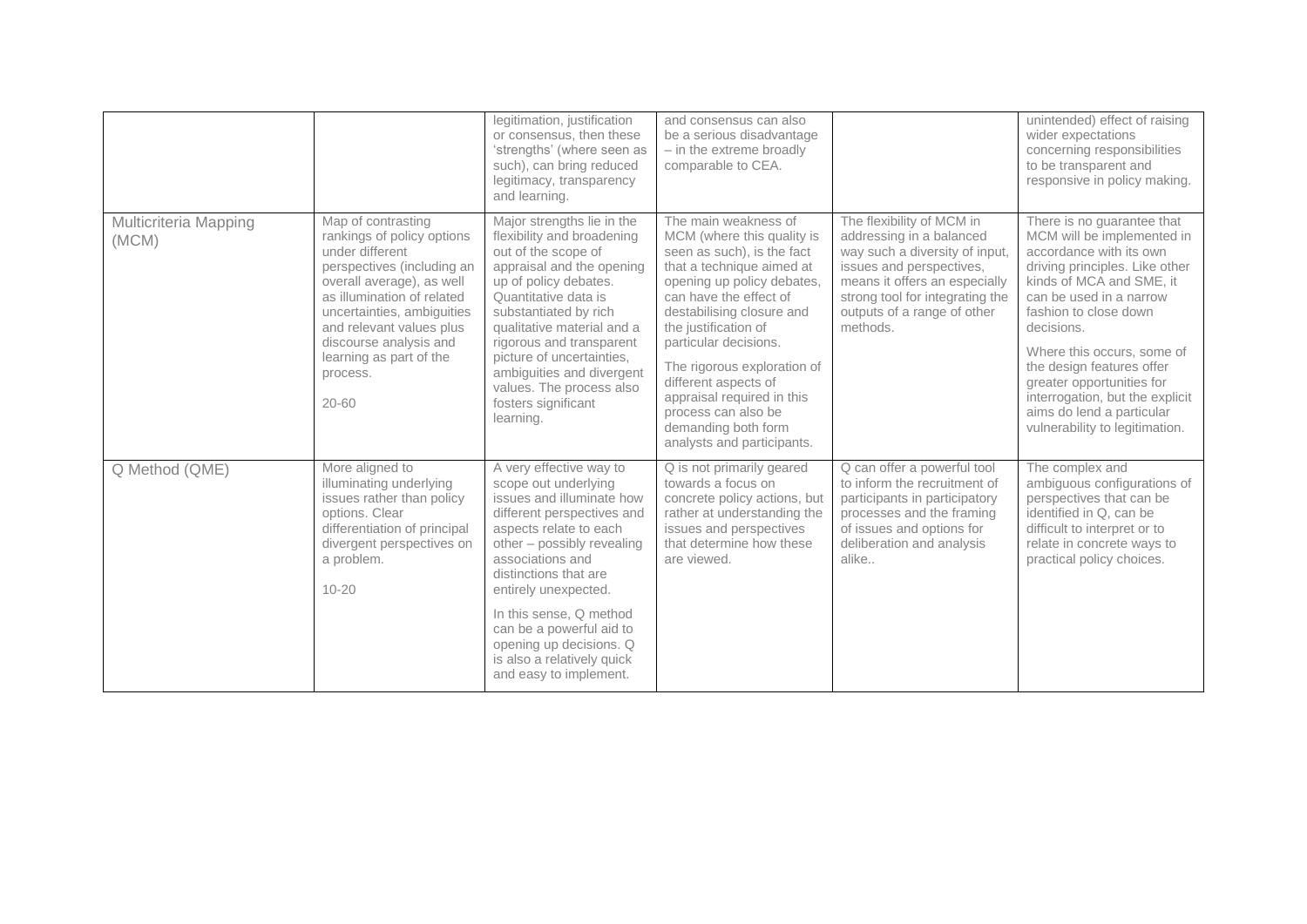#### **References**

- 1. Mohr, A., Raman, S. & Gibbs, B. *Which publics? When? Exploring the policy potential of involving different publics in dialogue around scienc and technology*. (2014).
- 2. Bussu, S., Davis, H. & Pollard, A. *The best of Sciencewise reflections on public dialogue*. (2014).
- 3. Dryzek, J. S. Social Choice Theory and Deliberative Democracy : A Reconciliation. (2002).
- 4. Rowe, G. & Frewer, L. J. Public Participation Methods: A Framework for Evaluation. *Sci. Technol. Human Values* **25,** 3–29 (2000).
- 5. Bohmann, J. *"Public Deliberation: pluralism, complexity and democracy."*(MIT Press, 1996).
- 6. Stirling, A. Pluralising progress: From integrative transitions to transformative diversity. *Environ. Innov. Soc. Transitions* **1,** 82–88 (2011).
- 7. Stirling, A. "Opening Up" and "Closing Down": Power, Participation, and Pluralism in the Social Appraisal of Technology. *Sci. Technol. Hum. Values* **23,** 262–294 (2008).
- 8. Giampietro, M. *Multi-Scale Integrated Analysis of Agroecosystems*.
- 9. O'Neill, J. Representing people, representing nature, representing the world. *Environ. Plan. C Gov. Policy* **19,** 483–500 (2001).
- 10. *Equality , Participation and Inclusion 1: diverse perspectives*.
- 11. *Justice and Democracy*.
- 12. *Inclusion, Participation and Democracy: what is the purpose*. (Kluwer, 2003).
- 13. ExternE. *Externalities of Energy - Methodology 2005 Update*. (2005).
- 14. Sundqvist, T. & Soderholm, P. Valuing the Environmental Impacts of Electricity: a critical survey.
- 15. Jensen, D. & Al., E. *Studies of the Environmental Costs of Electricity September 1994*. (1994).
- 16. Stirling, A. Limits to the Value of External Costs. *Energy Policy* **25,** 517–540 (1997).
- 17. St, G. Energy Policy and Externalities : An Overview David PEARCE. 1–19 (2001).
- 18. Trutnevyte, E. The allure of energy visions: Are some visions better than others? *Energy Strateg. Rev.* 1–9 (2013). doi:10.1016/j.esr.2013.10.001
- 19. Robinson, J. B. Of Maps and Territories The Use and Abuse of Socioeconomic Modeling in Support of Decision Making. *Technol. Forecast. Soc. Change* **42,** 147–164 (1992).
- 20. Keeney, R. L., Renn, O. & Winterfeldt, D. von. Structuring West Germany's Energy Objectives. (1987).
- 21. Mirasgedis, S. & Diakoulaki, D. Multicriteria analysis vs. externalities assessment for the comparative evaluation of electricity generation systems. *Eur. J. Oper. Res.* **102,** 364–379 (1997).
- 22. Kurka, T. Application of the analytic hierarchy process to evaluate the regional sustainability of bioenergy developments. *Energy* 1–10 (2013). doi:10.1016/j.energy.2013.09.053
- 23. Saaty, T. L. & Vargas, L. G. *Decision Making with the Analytic Network Process: Economic, Political, Social and Technological Applications with Benefits, Opportunities, Costs and Risks*.
- 24. Prikken, I. Future national energy mix scenarios : public engagement processes in the EU and elsewhere. (2012).
- 25. Chilvers, J. & Longhurst, N. *Participation, politics and actor dynamics in low carbon energy transitions: report of a Transition Pathways Project workshop*. 21–22 (2012).
- 26. Giurco, D., Cohen, B., Langham, E. & Warnken, M. Backcasting energy futures using industrial ecology. *Technol. Forecast. Soc. Change* **78,** 797–818 (2011).
- 27. Einsiedel, E. F., Boyd, A. D., Medlock, J. & Ashworth, P. Assessing socio-technical mindsets: Public deliberations on carbon capture and storage in the context of energy sources and climate change. *Energy Policy* **53,** 149–158 (2013).
- 28. Raven, R. P. J. M., Mourik, R. M., Feenstra, C. F. J. & Heiskanen, E. Modulating societal acceptance in new energy projects: Towards a toolkit methodology for project managers. *Energy* **34,** 564–574 (2009).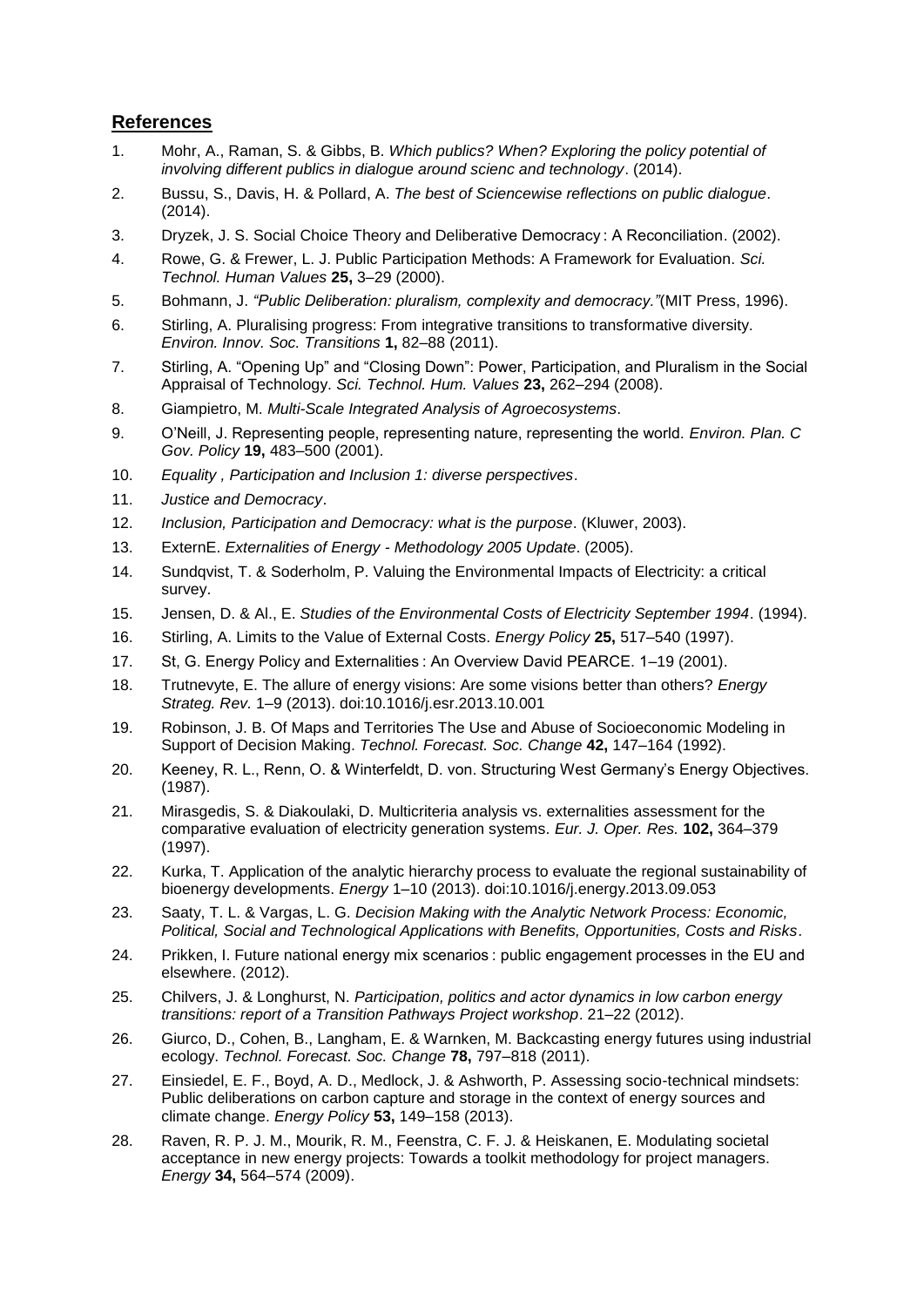- 29. Stirling, A. Opening Up the Politics of Knowledge and Power in Bioscience. *PLoS Biol* **10,** e1001233 (2012).
- 30. Sagoff, M. *The Economy of the Earth: philosophy, law and the environment*. (Cambridge Univ Press, 2008).
- 31. Byrd, D. M. & Cothern, C. R. *Introduction to Risk Analysis: a systematic approach to science based decision making*. (Government Institutes Press, 2000).
- 32. Ottinger, R. L. Incorporating Externalities: the wave of the future. (1993).
- 33. Hanley, N. & Spash, C. *Cost-Benefit Analysis and the Environment*. (Edward Elgar, 1993).
- 34. Common, M. S. & Stagl, S. *Ecological economics: an introduction*. (Cambridge University Press, 2005).
- 35. Stirling, A. in *Negot. Chang. new Perspect. from Soc. Sci.* (Berkhout, F., Leach, M. & Scoones, I.) (Edward Elgar, 2003).
- 36. O'Neill, J. *Ecology, Policy and Politics*. (Taylor & Francis, 1993). doi:10.4324/9780203416570
- 37. Arrow, K. J. *Social Choice and Individual Values*. (Yale University Press, 1963).
- 38. Kelly, J. S. *Arrow Impossibility Theorems*. (Academic Press, 1978).
- 39. MacKay, A. F. *Arrow's Theorem: the paradox of social choice - a case study in the philosophy of economics*. (Yale University Press, 1980).
- 40. Collingridge, D. *Critical Decision Making: a new theory of social choice*. (Frances Pinter, 1982).
- 41. Getzner, M., Spash, C. & Stagl, S. *Alternatives for environmental valuation*. (Routledge, 2005).
- 42. Spash, C. L. Deliberative Monetary Valuation and the Evidence for a New Value Theory. (1999).
- 43. Aldred, J. Are the Alternatives to the Contingent Valuation Method Any Improvement? (1996).
- 44. O'Neill, J. & Spash, C. L. *Conceptions of value in environmental decision-making*. *Environ. Valuat. Eur.* (2000).
- 45. Stagl, S. *SDRN Rapid Research and Evidence Review on Emerging Methods for Sustainability Valuation and Appraisal*. (2007).
- 46. Treasury, H. M., ILGRA & Spackman, M. *The Setting of Safety Standards: a report by an interdepartmental group and external advisers*. (HM Treasury, 1996).
- 47. Clemen, R. T. *Making Hard Decisions: an introduction to decision analysis*. (PWS Kent Publishing, 1991).
- 48. Dodgson, J., Spackman, Mm., Pearman, A. & Phillips, L. *DTLR multi-criteria analysis manual*. (2003).
- 49. Renn, O., Webler, T., Rakel, H., Dienel, P. & Johnson, B. Public participation in decision making: A three-stage procedure. *Policy Sci.* **26,** 189–214 (1993).
- 50. Renn, O. & Webler, T. in *Abfallpolitik im Koop. Diskurs. Bürgerbeteiligung bei der Standortsuche für eine Deponie im Kant. Aargau* (Renn, O., Kastenholz, H., Schild, P. & Wilhelm, U.) (Hochschulverlag AG an der ETH Zürich, 1998).
- 51. Stirling, A. Risk at a turning point? *J. Environ. Med.* **1,** 119–126 (1999).
- 52. Stirling, A. Analysis, participation and power: justification and closure in participatory multicriteria analysis. *Land use policy* **23,** 95–107 (2006).
- 53. Salo, A., Gustafsson, T. & Ramanathan, R. Multicriteria methods for technology foresight. *J. Forecast.* **22,** 235–255 (2003).
- 54. Munda, G. Social multi-criteria evaluation: Methodological foundations and operational consequences. *Eur. J. Oper. Res.* **158,** 662–677 (2004).
- 55. Munda, G. & Russi, D. Social multicriteria evaluation of conflict over rural electrification and solar energy in Spain. *Environ. Plann. C. Gov. Policy* **26,** 712 (2008).
- 56. *Reflexive Governance for Sustainable Development*. (Edward Elgar, 2006).
- 57. Nowotny, H., Scott, P. & Gibbons, M. "Mode 2" Revisited: The New Production of Knowledge. *Minerva* 179–194 (2003).